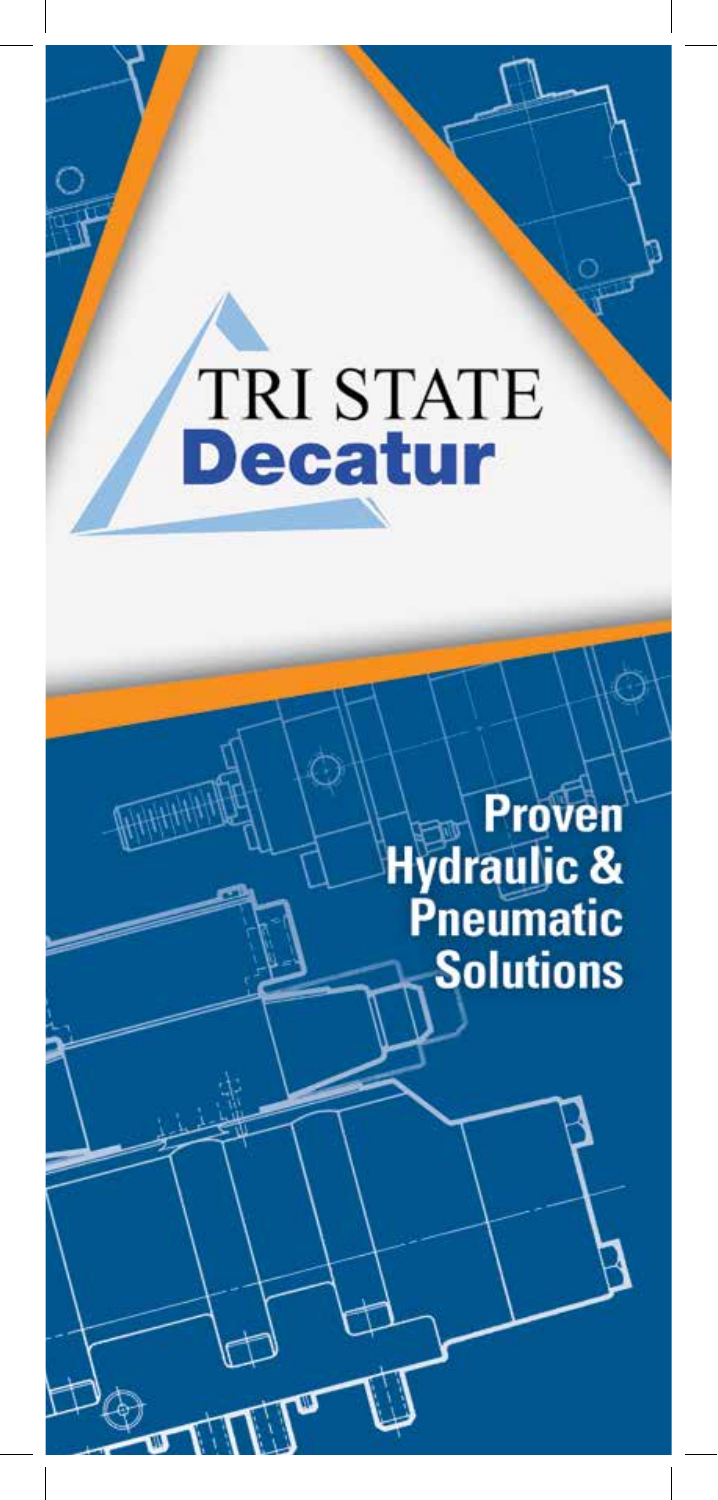# **Mill-Type Cylinders Tie-Rod Cylinders**



 Hainzl has been developing and manufacturing hydraulic cylinders for over 40 years and have specialized in hydraulic cylinders for challenging applications in the most difficult of environmental conditions. Hainzl hydraulic cylinders are used globally in the most diverse of areas of application as we are the preferred supplier of leading machinery and plant manufactures (OEM) of steel mills, injection moulding machines, large presses, construction machines, etc.



Glassport Cylinders has a reputation among major OEM and direct-user customers as being both durable and dependable in applications with the toughest requirements. We are proud of our cylinders and of our attention to detail; both are unsurpassed in the industry.



**The Cylinder Specialists** 



 Lynair has been manufacturing our rugged Mill-Type line of Cylinders for over forty years. Our heavy duty, welded flange design has been proven in Steel Mill & Aluminum Mill applications throughout the world.

 Lynair's Mill-Type cylinder series include: Series MTA Mill-Type Air, Series MTH, MHH, and M3H Mill-Type Hydraulic, Series TMA Torpedo Mill-Type Air, and TMH Torpedo Mill-Type Hydraulic.



**The Cylinder Specialists** 



 Lynair manufactures one of the most extensive lines of Tie Rod Cylinders in the industry. The rugged designs of Lynair Cylinders have been proven in some of the toughest industrial environments.

 Lynair manufactures five different NFPA interchangeable series of cylinders: Series A and Series AL Air Cylinders, Series LH and Series H Hydraulic Cylinders, and Series PW Water Cylinders. Additional Tie

Rod Series include CS2 Automotive, F-800 Foundry, AJ Adjustable Stroke, AD Airdraulic, AB Air Booster, and HBA8 and HB4 Air-Hydraulic Boosters, HM ISO Metric Hydraulic & 'T' Air-Oil Tanks.





- Ortman Fluid Power manufactures a variety of hydraulic cylinders, pneumatic cylinders, valve actuators, air-oil intensifying boosters, and oil tanks to meet your linear actuation and pressure boosting needs.
- Custom design requirements needed for your actuator applications. Our design team will work with you, using solid model software, to meet your cylinder design requirements.





 As a manufacturer of hydraulic & pneumatic cylinders, we specialize in the industrial tie-rod design – both the standard NFPA Interchangeable tie-rod design and the custom design. We offer our hydraulic cylinders in the medium duty pressure range (pressurerated per bore size) and the high pressure range.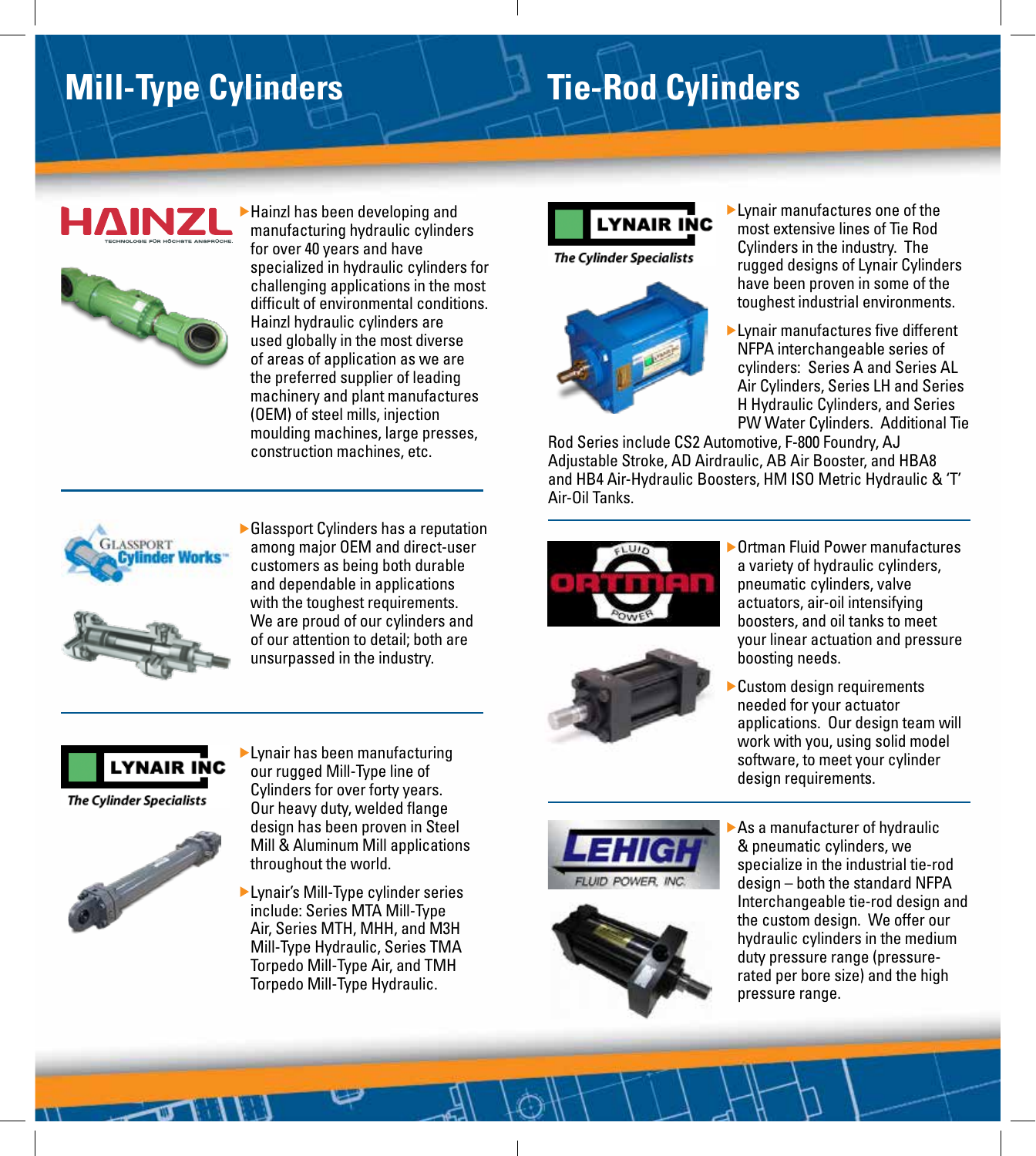# **Hydraulic Pumps Hydraulic Valves**





- Dynex manufactures hydraulic components and systems for use on mobile and industrial machinery. These pumps have been sold worldwide for over 40 years.
- **Products include high-pressure** piston pumps for demanding conditions, and electrohydraulic actuators for remote control.
- Dynex also builds standard hydraulic power units or specialized systems for demanding conditions including high pressure and special fluids.
- Pressure ranges to 15,000 PSI are available.
- Various Sizes, Flow Ratings and Control Options can be provided.



- Kawasaki industrial Piston Pumps are the preferred choice where continuous, reliable and efficient operation of critical plant equipment is necessary.
- ▶ Standard Axial Piston Pumps are offered in various sizes with a wide range of control options.
	- Maximum pressure ratings to 5800PSI.





- ▶ Dynex manufactures a wide range of high-performance valves for industrial and mobile applications.
- Dynex hydraulic components and power units operate under demanding conditions including high pressure, contamination, dirty environments, special fluids, extreme temperature variations and long duty cycles.
- Pressure ranges of 5000 & 10,000 PSI.
- ▶ Dynex Directional Control Valves are among the most efficient, available with maximum flows to 165 GPM. Valves are available in standard NFPA mounting patterns from D03 to D08 w/ D05H and D08H high flow options.
- Stackable Sandwich Valves are available to mount on standard NFPA – D03, D05 & D05H patterns. Functions include: Flow Control, Check, Relief, Counterbalance and Pressure Reducing.
- ▶ Line Mounted Pressure Control Valves are available up to 15,000 PSI with a wide variety of functions.
- ▶ Flange-Connected Valves are available for high-flow applications.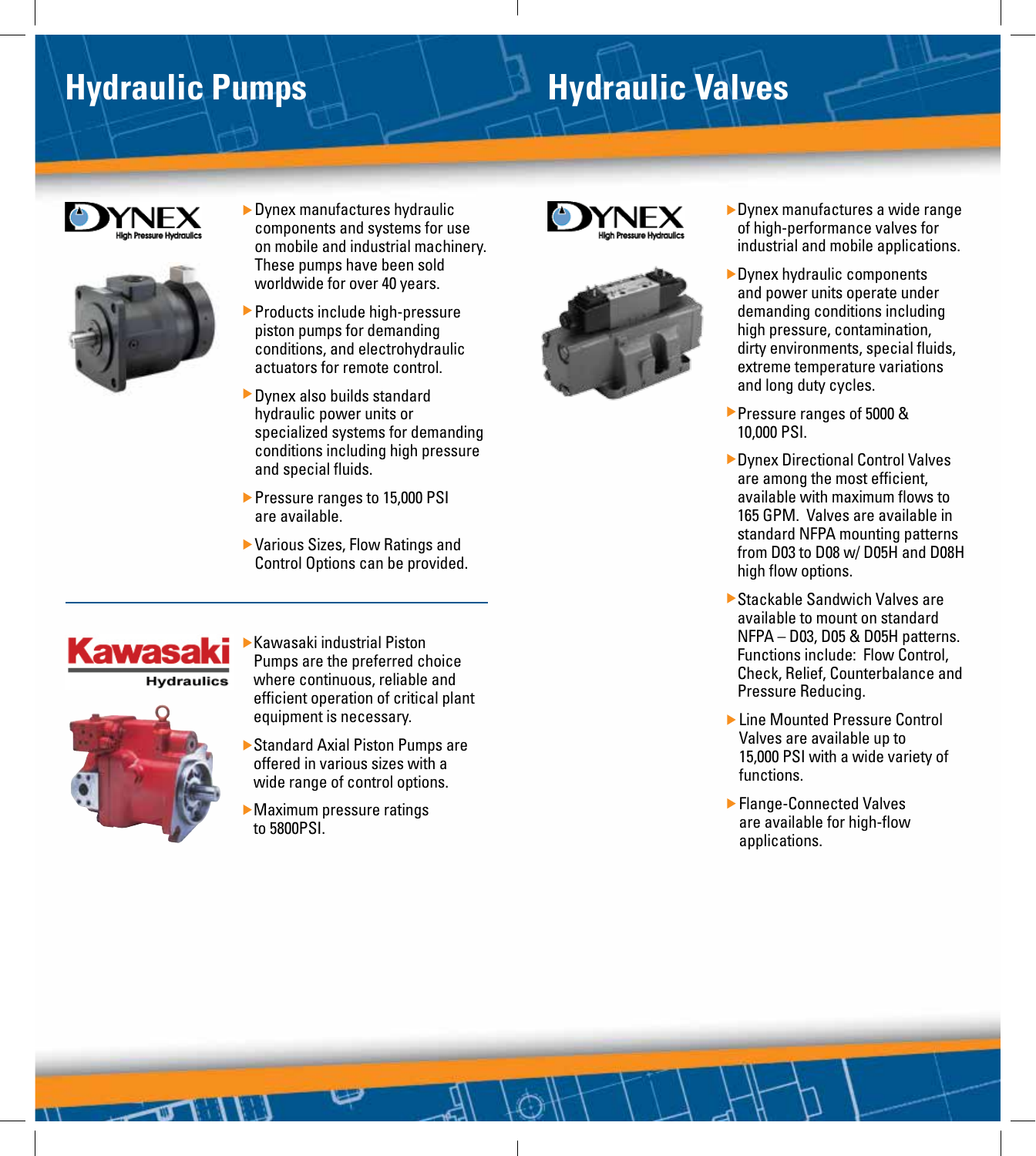## **Motors Tools**





 Medium-Duty to Heavy-Duty Motors & Low-Speed/High Torque Vane Motors. These motors are able to withstand pressure spikes & tough duty to 8000 psi (560 bar). Ideal for applications subject to pressure spikes, vibration, constant starting/ stopping, and sudden direction reversals.

# Staffa



▶ Staffa Motors are offered in various sizes, displacements, torques and pressure ratings.



ENERPAC.  $\textcolor{blue}{\textcolor{blue}{\mathcal{O}}}\blacktriangleright$  Enerpac® is a global market leader in high pressure hydraulic tools, controlled force products and solutions for precise positioning of heavy loads. Enerpac manufactures products, from the smallest hydraulic cylinder to complete computeroperated lifting and positioning systems, to provide our customers with innovative solutions that increase productivity, are cost effective, and make work safer and easier to perform.

## **POWER TEAM**



**From inflatable jacks, torque** wrenches, hydraulic pumps, cylinders and valves to clamping components and hydraulic accessories, Power Team brand high-force tools and equipment are used wherever strong, concentrated force is required on construction sites, in power plants, on rail lines, in shipyards, in mining





- Alemite<sup>®</sup> is a leading supplier of lubrication and fluid handling equipment and systems.
- Alemite® offers a full line of lubrication products and systems designed to help improve productivity and profitability. We have the products and systems you need for any lubrication or fluid handling application.

## Chicago Pneumatic



- Chicago Pneumatic represents tools and compressors that are engineered for high performance. In addition to pioneering design, high-impact technology, and durability, Chicago Pneumatic means customer value.
- Power Tools, Industrial Production & Automotive Maintenance, Construction Equipment, Portable Compressors & Generators, Stationary Compressors.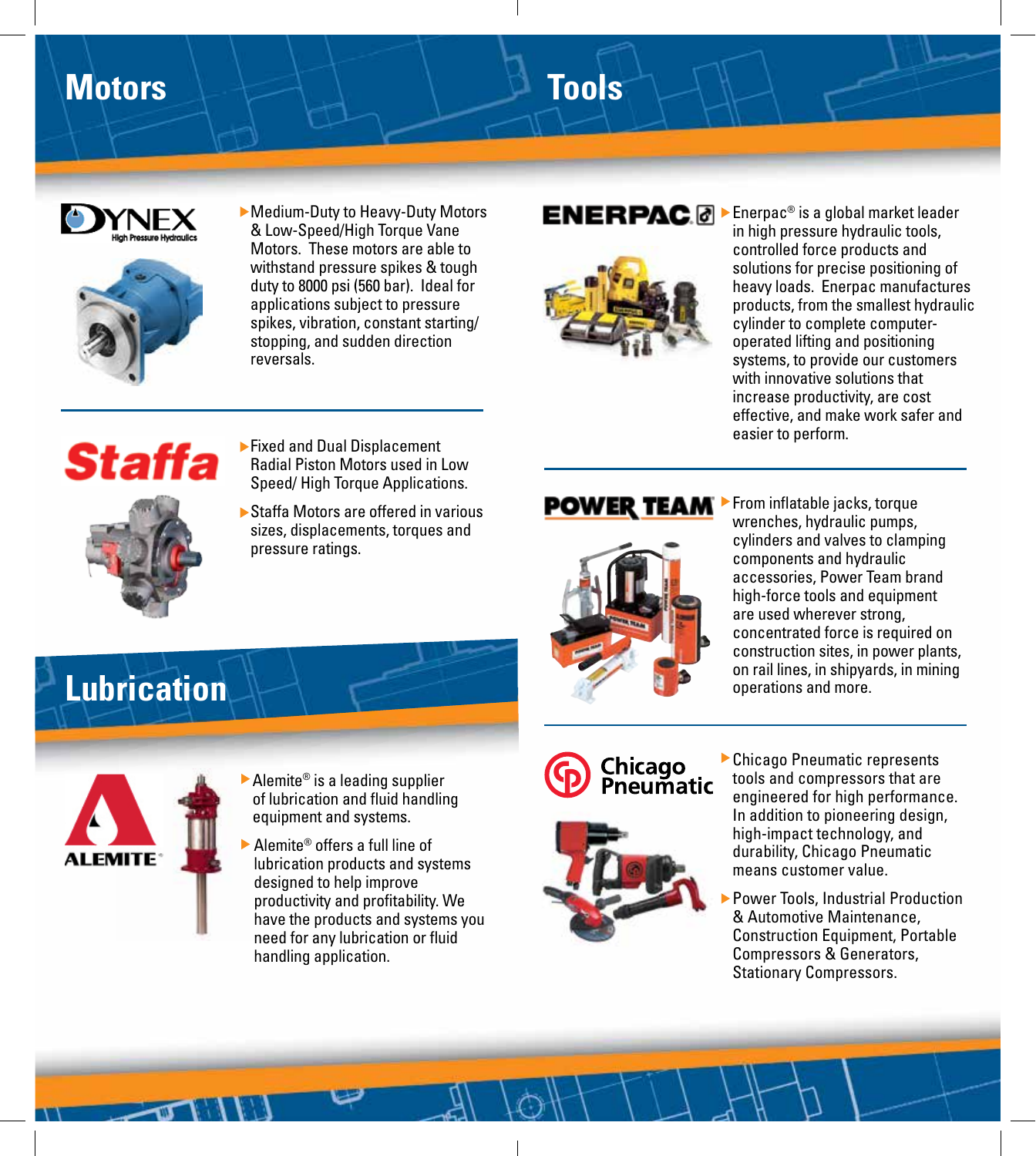# Filters **Example 2018** Seals





- Purolator® is a creative engineering and manufacturing organization offering superior fluid mechanics and porous media technology to address specific needs for diverse worldwide markets.
- ▶ Custom and standard products are available for fluid filtration, fluidization, acoustic attenuation, separation, transpiration cooling as well as many other applications.
- Markets served include Aerospace, Industrial, Chemical Processing, Oil Well Completion, Power Generation, and others.



- Freudenberg Sealing Technologies Merkel is the globally operating specialist for innovative hydraulic sealing systems in heavy industry.
- Single-acting and double-acting seals made from fluoroplastic, polyurethane, or rubber materials.
- Merkel seals are tested for heavy hydraulic applications.

# **Water Hydraulics**

## TRINGER\*



- $\blacktriangleright$  Behringer<sup>®</sup> is a leading manufacturer and supplier of High-Performance Filtration Products. Our vast product offering makes us an extremely viable source for all contamination related problems and applications.
- ▶ Our products range from replacement filter elements for Hydraulic, Lube, Fuel, Water Removal, Dust Removal, Fuel, Process, Water and other types to Complete Assemblies and accessories.

# WOOD



- ▶ Elwood<sup>®</sup> is an industry leader in Water Hydraulic systems.
- ▶ Applications using a high water content fluid and/or high pressure are the most advantages.
- Elwood's Water Hydraulic Components consist of: Poppet Type Directional Control Valves, Packed Spool Directional Control Valves, Descaling Values & Pump Unloading Systems, Proportional Pressure Control Valves & Systems, Accumulator Systems and Modular ISO-Lock Valves.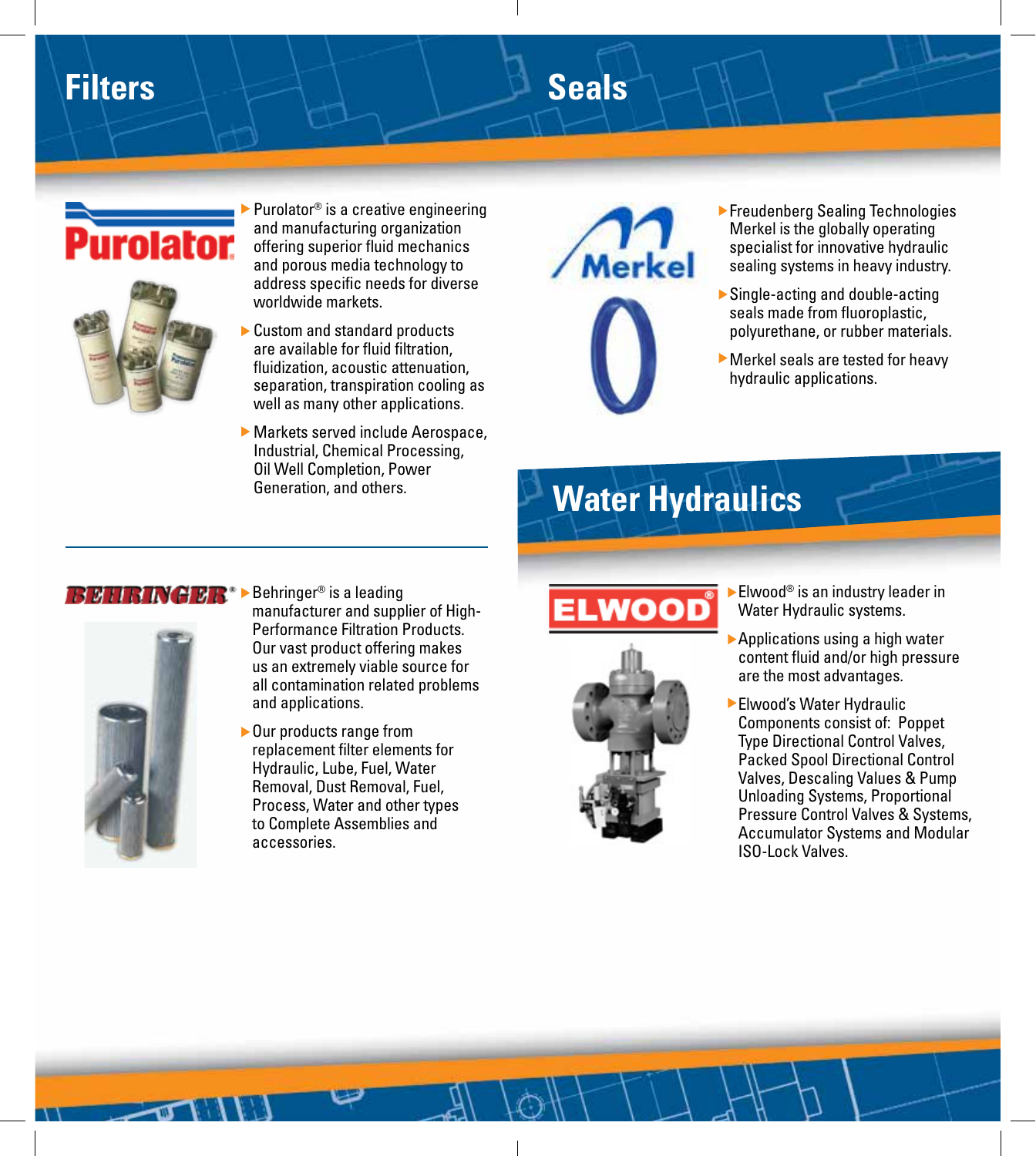

# **Project Profile: NASA Crawler-Transporter**

*Since 1958, Tri-State Hydraulics has earned a reputation in the industry for being a dependable source of quality products with prompt, reliable service. Through state-of-the-art equipment and dedicated craftsmen, Tri-State has stayed ahead of the curve in order to better serve their clients.*

Our capabilities are un-matched in expert welding, precision machining and the ability to handle equipment weighing up to 30 tons. We also specialize in manufacturing custom designed components and equipment to meet all your specifications. A vital aspect of our operation is our in-house engineering and drafting services.

Tri-State maintains extensive facilities with a large inventory to quickly service your hydraulic and pneumatic needs. Also, our customized inventory tracking system provides accurate and up-to-date information providing you with immediate answers to critical questions.

No project is complete without passing our rigorous quality assurance testing. Every product is tested according to the manufacturer's specifications ensuring the highest quality from start to finish.

## **"We don't repair cylinders, we rebuild them."**

Jim Palmer Sr., Founder





Tri-State Hydraulics was presented the 2010 USA Space Flight Awareness Supplier Award. Tri-State was one of the only four suppliers chosen to receive this award out of more than 2000 candidates. Tri-State was able to save USA nearly \$500k through the refurbishment of 10 JEL cylinders. Tri-State also designed and constructed a special testing fixture and high pressure power unit, creating a safe and reliable means to test each cylinder. Tri-State dramatically improved upon their quality standards as well to meet USA requirements, and now these standards are implemented company wide, showing that Tri-State places an emphasis on continuous improvement. If you would like to know more about this or any other project undertaken by Tri-State Hydraulics, feel free to contact us at or speak to your local sales representative. We would love to talk with you more about what Tri-State can do for you and your company!

Supplier

Award

US!